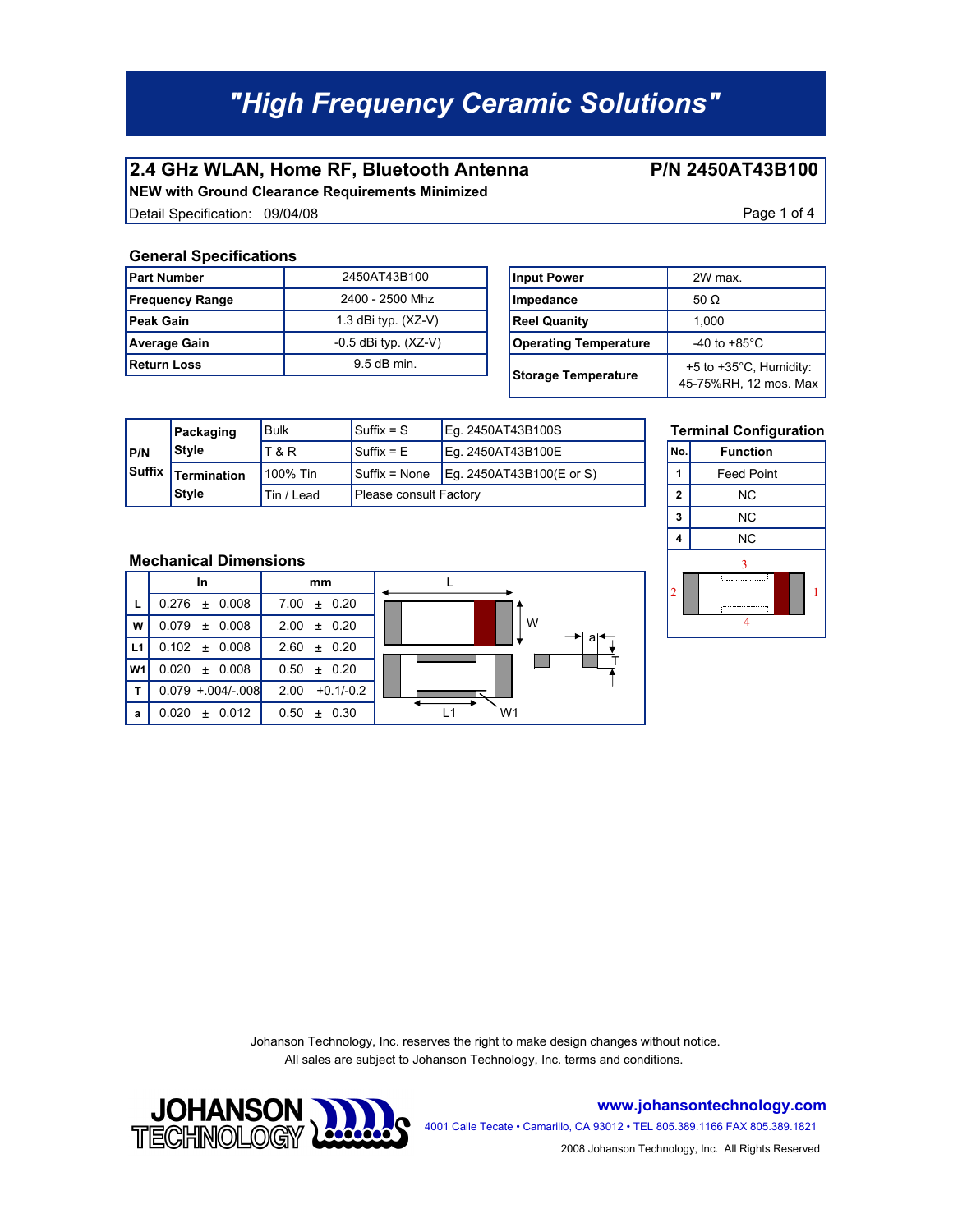### **2.4 GHz WLAN, Home RF, Bluetooth Antenna P/N 2450AT43B100**

Detail Specification: 09/04/08 Page 2 of 4

#### **Mounting Considerations**





**www.johansontechnology.com**

4001 Calle Tecate • Camarillo, CA 93012 • TEL 805.389.1166 FAX 805.389.1821 2008 Johanson Technology, Inc. All Rights Reserved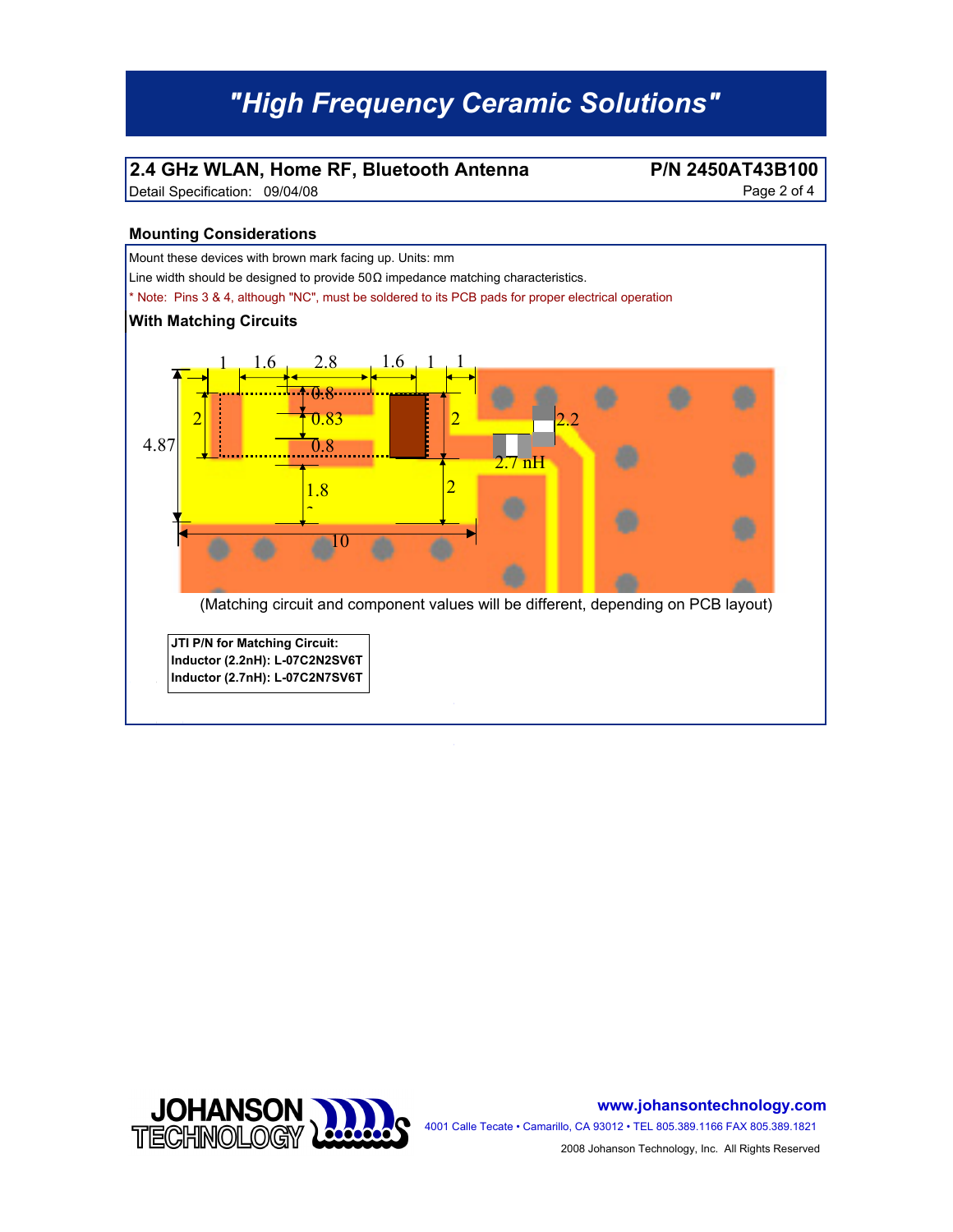### **2.4 GHz WLAN, Home RF, Bluetooth Antenna P/N 2450AT43B100**

Detail Specification: 09/04/08 Page 3 of 4

#### **Typical Electrical Characteristics (T=25°C)**



All sales are subject to Johanson Technology, Inc. terms and conditions.



**www.johansontechnology.com**

4001 Calle Tecate • Camarillo, CA 93012 • TEL 805.389.1166 FAX 805.389.1821

2008 Johanson Technology, Inc. All Rights Reserved